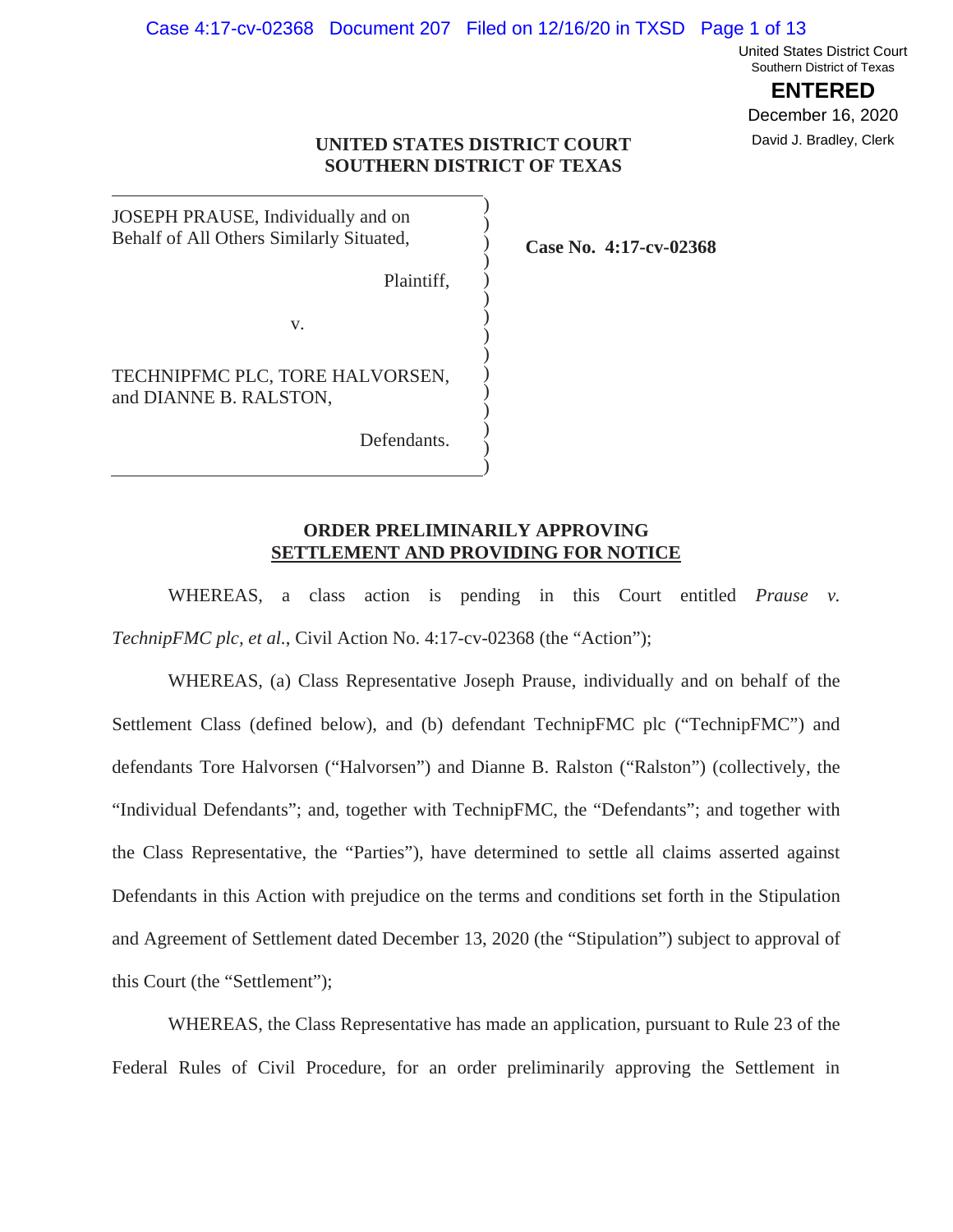# Case 4:17-cv-02368 Document 207 Filed on 12/16/20 in TXSD Page 2 of 13

accordance with the Stipulation and allowing notice to Settlement Class Members as more fully described herein;

WHEREAS, the Court has read and considered: (a) the Class Representative's motion for preliminary approval of the Settlement, and the papers filed and arguments made in connection therewith; and (b) the Stipulation and the exhibits attached thereto; and

WHEREAS, unless otherwise defined herein, all capitalized words contained herein shall have the same meanings as they have in the Stipulation;

NOW THEREFORE, IT IS HEREBY ORDERED:

1. **The Settlement Class** – means all Persons and entities that purchased or otherwise acquired TechnipFMC Common Stock in the United States, including but not limited to TechnipFMC Common Stock acquired through the merger of FMC Technologies SIS Limited and Technip S.A., during the Settlement Class Period. Excluded from the Settlement Class are Defendants; members of the Immediate Family of each of the Individual Defendants; the current and former Officers and directors of TechnipFMC; any person, firm, trust, corporation, Officer, or other entity in which any Defendant has or had a controlling interest; and the legal representatives, affiliates, heirs, successors-in-interest or assigns of any such excluded party. Also excluded from the Settlement Class are any person or entity who or that that seeks exclusion by timely submitting a valid request for exclusion in connection with the Notice, which is accepted by the Court.

2. **Preliminary Approval of the Settlement** – The Court hereby preliminarily approves the Settlement, as embodied in the Stipulation, as being fair, reasonable and adequate to the Settlement Class, subject to further consideration at the Settlement Hearing to be conducted as described below.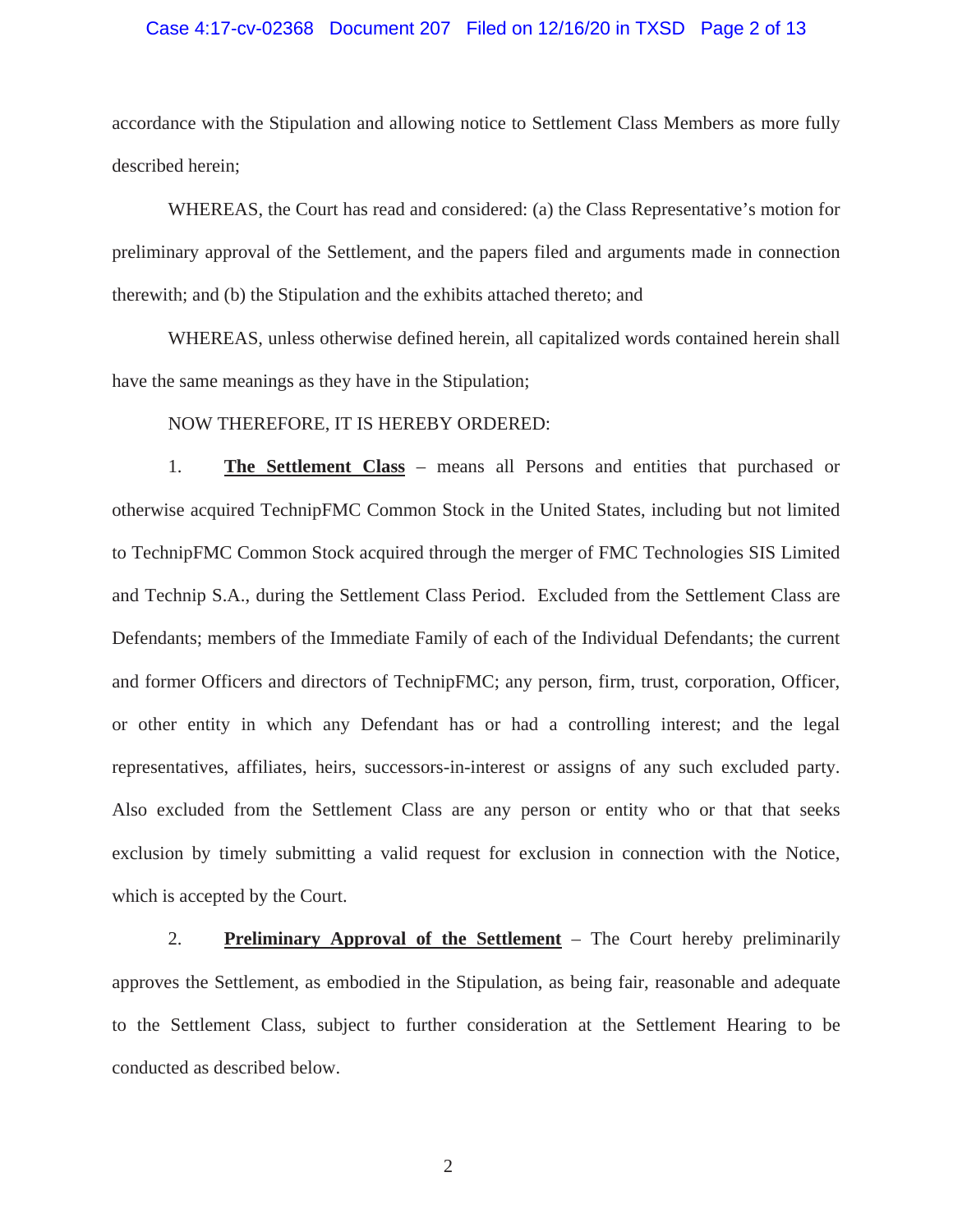### Case 4:17-cv-02368 Document 207 Filed on 12/16/20 in TXSD Page 3 of 13

3. **Settlement Hearing** – The Court will hold a settlement hearing (the "Settlement Hearing") on March 19, 2021 at 10:00 a.m. for the following purposes: (a) to determine whether the proposed Settlement on the terms and conditions provided for in the Stipulation is fair, reasonable and adequate to the Settlement Class, and should be approved by the Court; (b) to determine whether a Judgment substantially in the form attached as Exhibit B to the Stipulation should be entered dismissing the Action with prejudice against Defendants; (c) to determine whether the proposed Plan of Allocation for the proceeds of the Settlement is fair and reasonable and should be approved; (d) to determine whether the motion by Class Counsel for an award of attorneys' fees and reimbursement of Litigation Expenses should be approved; and (e) to consider any other matters that may properly be brought before the Court in connection with the Settlement. Notice of the Settlement and the Settlement Hearing shall be given to Settlement Class Members as set forth in paragraph 7 of this Order.

4. The Court may adjourn the Settlement Hearing without further notice to the Settlement Class, and may approve the proposed Settlement with such modifications as the Parties may agree to, if appropriate, without further notice to the Settlement Class.

5. **Retention of Claims Administrator and Manner of Giving Notice** – Class Counsel are hereby authorized to retain JND Legal Administration Company (the "Claims Administrator") to supervise and administer the notice procedure in connection with the proposed Settlement as well as the processing of Claims as more fully set forth below. Notice of the Settlement and the Settlement Hearing shall be given by Class Counsel as follows:

(a) within five (5) business days of the date of entry of this Order, TechnipFMC shall provide or cause to be provided to the Claims Administrator in electronic format (at no cost to the Settlement Fund, Class Counsel or the Claims Administrator) a list of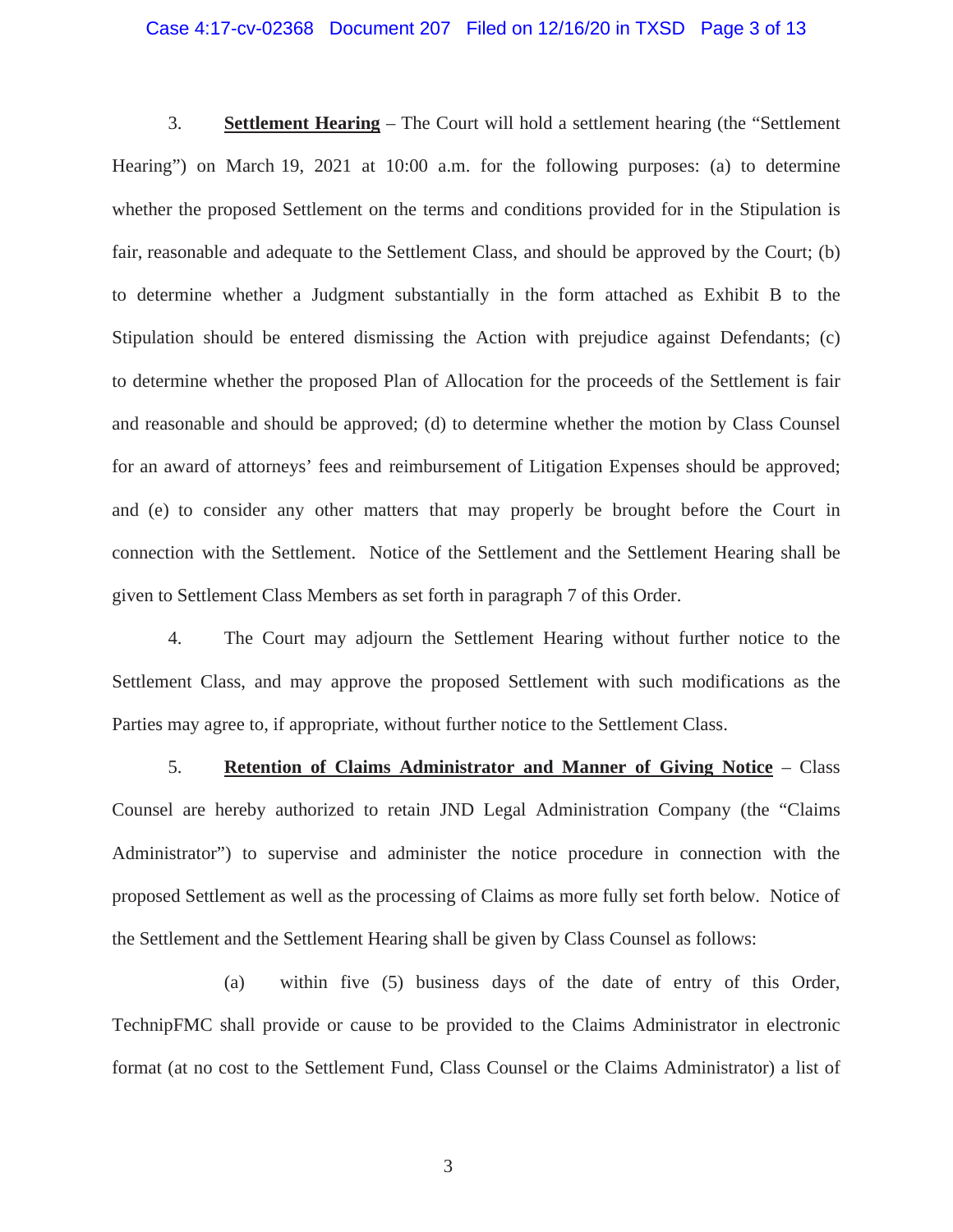## Case 4:17-cv-02368 Document 207 Filed on 12/16/20 in TXSD Page 4 of 13

the names and last known addresses of the Persons who held TechnipFMC Common Stock on or about January 17, 2017 and July 24, 2017.

(b) not later than twenty (20) business days after the date of entry of this Order (the "Notice Date"), the Claims Administrator shall cause a copy of the Notice, substantially in the form attached hereto as Exhibit 4, to be mailed by first-class mail to potential Settlement Class Members at the addresses set forth in the records provided by TechnipFMC or in the records which TechnipFMC caused to be provided, or who otherwise may be identified through further reasonable effort;

(c) contemporaneously with the mailing of the Notice, the Claims Administrator shall cause copies of the Notice and the Proof of Claim and Release Form to be posted on a website to be developed for the Settlement, from which copies of the Notice and Proof of Claim and Release Form can be downloaded;

(d) not later than ten (10) business days after the Notice Date, the Claims Administrator shall cause the Summary Notice, substantially in the form attached hereto as Exhibit 3, to be published once in *Investor's Business Daily* and to be transmitted once over the *PR Newswire*; and

(e) not later than seven (7) calendar days prior to the Settlement Hearing, Class Counsel shall serve on Defendants' Counsel and file with the Court proof, by affidavit or declaration, of such mailing and publication.

6. **Approval of Form and Content of Notice** – The Court (a) approves, as to form and content, the Notice, the Proof of Claim and Release Form, and the Summary Notice attached hereto as Exhibits 1, 2, and 3, respectively, and (b) finds that the mailing and distribution of the Notice, the posting of the Notice and Proof of Claim and Release Form online, and the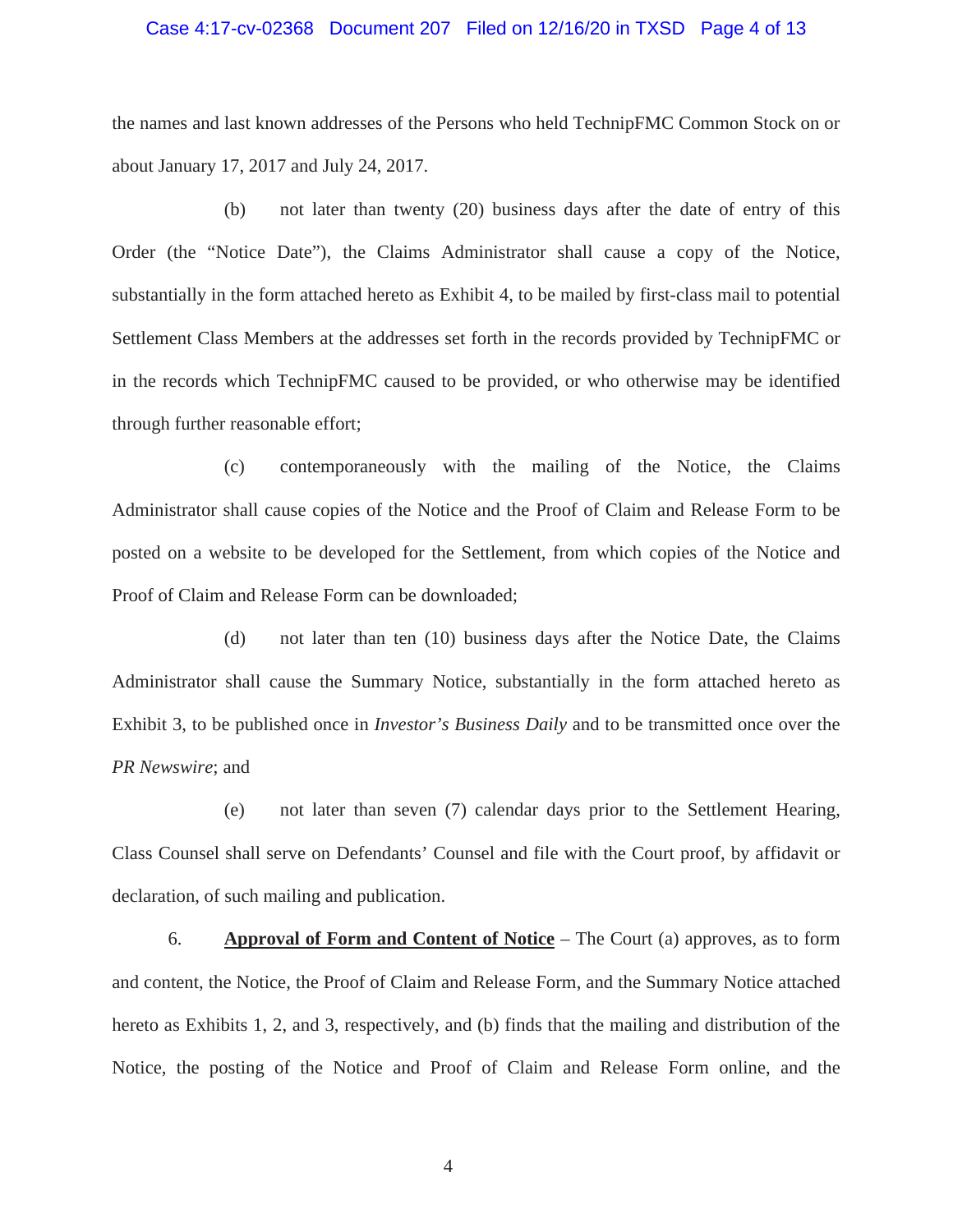# Case 4:17-cv-02368 Document 207 Filed on 12/16/20 in TXSD Page 5 of 13

publication of the Summary Notice in the manner and form set forth in paragraph 7 of this Order (i) is the best notice practicable under the circumstances; (ii) constitutes notice that is reasonably calculated, under the circumstances, to apprise Settlement Class Members of the pendency of the Action, of the effect of the proposed Settlement (including the Releases to be provided thereunder), of Class Counsel's motion for an award of attorneys' fees and reimbursement of Litigation Expenses, of their right to object to the Settlement, the Plan of Allocation and/or Class Counsel's motion for attorneys' fees and reimbursement of Litigation Expenses, of their right to exclude themselves from the Settlement Class, and of their right to appear at the Settlement Hearing; (iii) constitutes due, adequate and sufficient notice to all persons and entities entitled to receive notice of the proposed Settlement; and (iv) satisfies the requirements of Rule 23 of the Federal Rules of Civil Procedure, the United States Constitution (including the Due Process Clause), the Private Securities Litigation Reform Act of 1995, 15 U.S.C. §§ 78u–4, *et seq.,* as amended, and all other applicable law and rules. The date and time of the Settlement Hearing shall be included in the Notice, and Summary Notice before they are mailed, posted online, and published, respectively.

7. **Nominee Procedures** – Brokers and other nominees who purchased or otherwise acquired TechnipFMC Securities during the Settlement Class Period for the benefit of another person or entity shall (a) within seven (7) calendar days of receipt of the Notice, request from the Claims Administrator sufficient copies of the Notice to forward to all such beneficial owners and within seven (7) calendar days of receipt of those Notices forward them to all such beneficial owners; or (b) within seven (7) calendar days of receipt of the Notice, send a list of the names and addresses of all such beneficial owners to the Claims Administrator in which event the Claims Administrator shall promptly mail the Notice to such beneficial owners. Upon full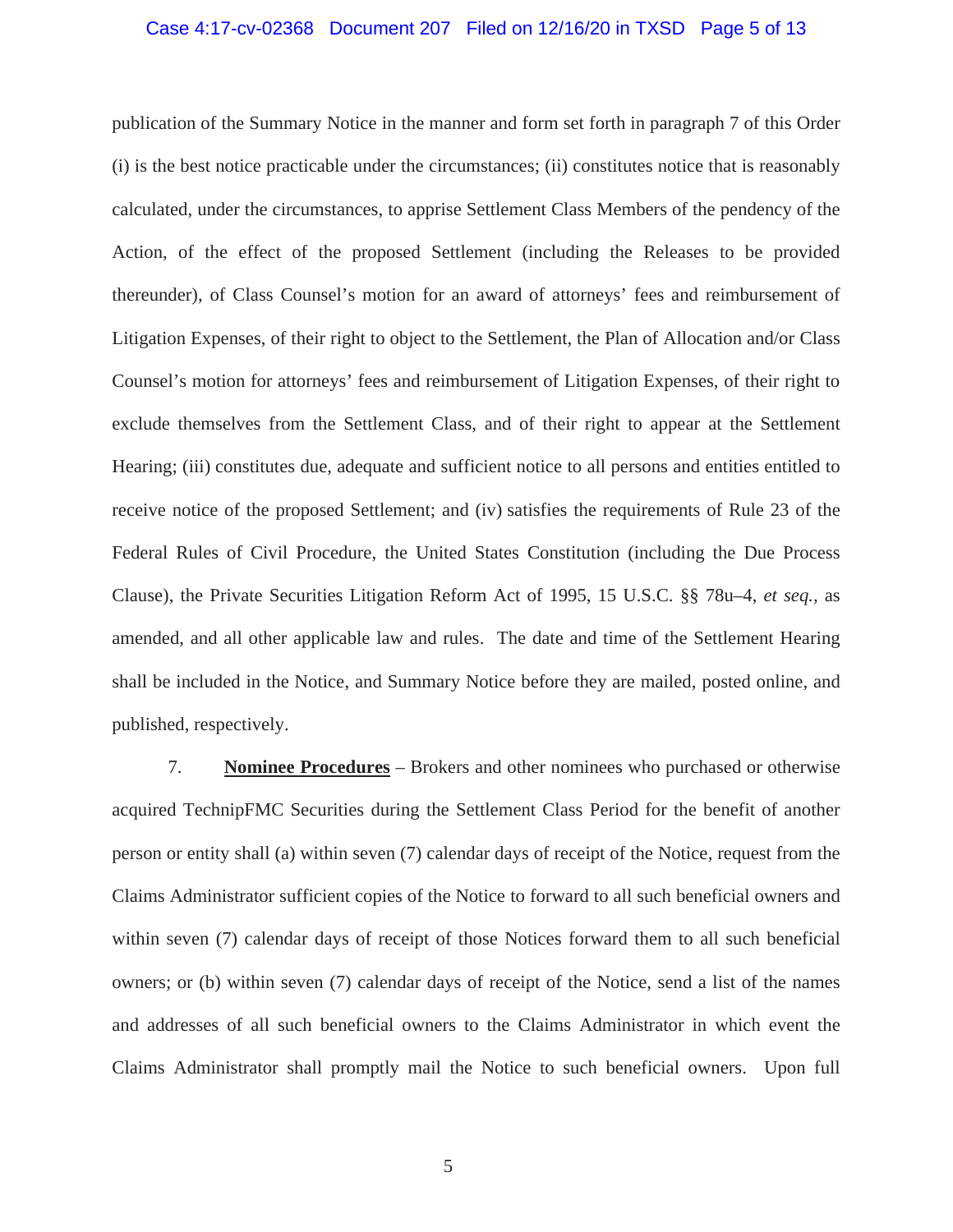# Case 4:17-cv-02368 Document 207 Filed on 12/16/20 in TXSD Page 6 of 13

compliance with this Order, such nominees may seek reimbursement of their reasonable expenses actually incurred in complying with this Order, up to a maximum of \$0.50 per notice, by providing the Claims Administrator with proper documentation supporting the expenses for which reimbursement is sought. Such properly documented expenses incurred by nominees in compliance with the terms of this Order shall be paid from the Settlement Fund, with any disputes as to the reasonableness or documentation of expenses incurred subject to review by the Court.

8. **Participation in the Settlement** – Settlement Class Members who wish to participate in the Settlement and to be eligible to receive a distribution from the Net Settlement Fund must complete and submit a Proof of Claim and Release Form in accordance with the instructions contained therein. Unless the Court orders otherwise, all Proof of Claim and Release Forms must be postmarked no later than one hundred twenty (120) calendar days after the Notice Date. Notwithstanding the foregoing, Class Counsel may, at their discretion, accept for processing late Claims provided such acceptance does not delay the distribution of the Net Settlement Fund to the Settlement Class. By submitting a Claim, a person or entity shall be deemed to have submitted to the jurisdiction of the Court with respect to his, her or its Claim and the subject matter of the Settlement.

9. Each Proof of Claim and Release Form submitted must satisfy the following conditions: (a) it must be properly completed, signed and submitted in a timely manner in accordance with the provisions of the preceding paragraph; (b) it must be accompanied by adequate supporting documentation for the transactions and holdings reported therein, in the form of broker confirmation slips, broker account statements, an authorized statement from the broker containing the transactional and holding information found in a broker confirmation slip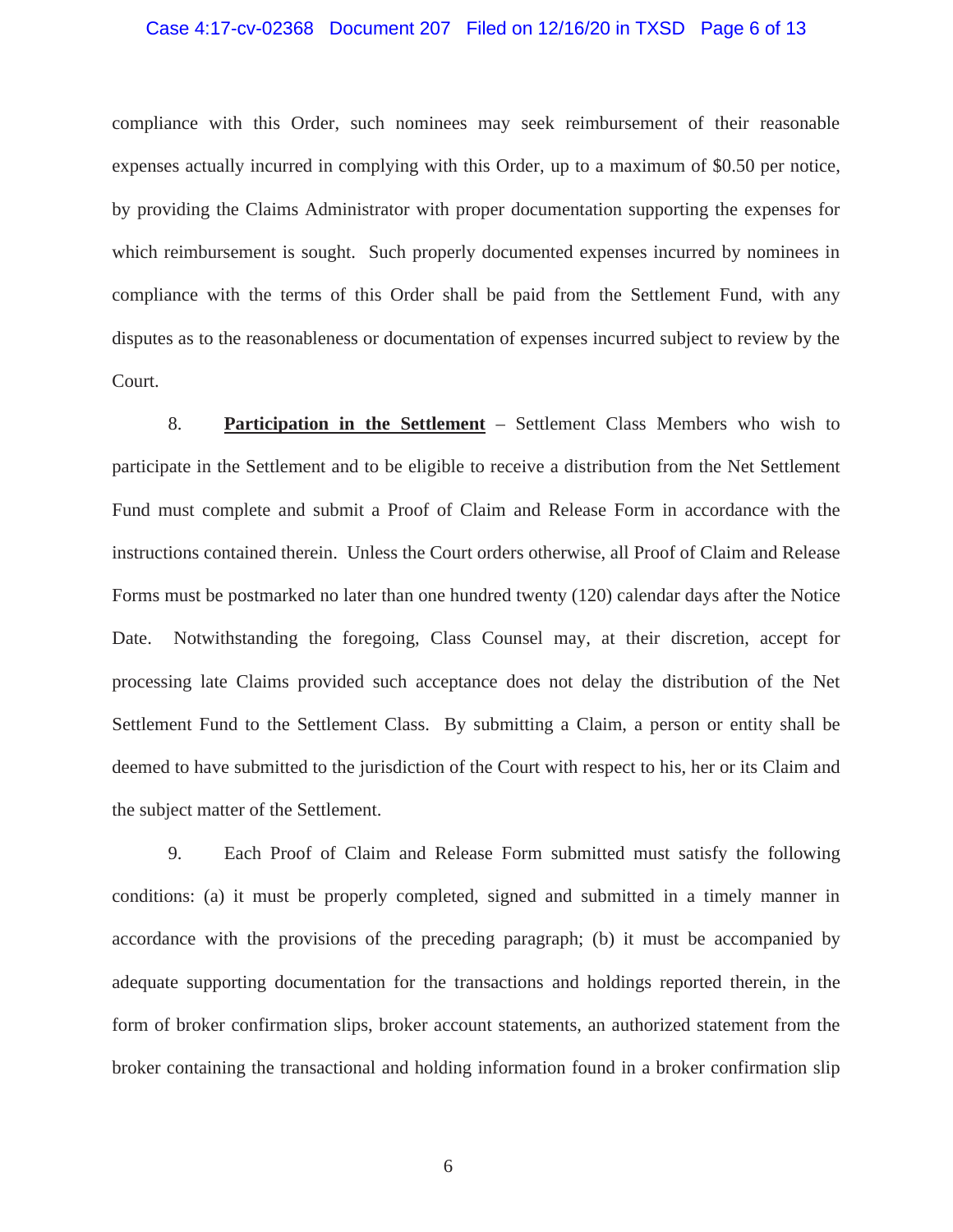# Case 4:17-cv-02368 Document 207 Filed on 12/16/20 in TXSD Page 7 of 13

or account statement, or such other documentation as is deemed adequate by Class Counsel or the Claims Administrator; (c) if the person executing the Proof of Claim and Release Form is acting in a representative capacity, a certification of his, her or its current authority to act on behalf of the Settlement Class Member must be included in the Proof of Claim and Release Form to the satisfaction of Class Counsel or the Claims Administrator; and (d) the Proof of Claim and Release Form must be complete and contain no material deletions or modifications of any of the printed matter contained therein and must be signed under penalty of perjury.

10. Any Settlement Class Member that does not timely and validly submit a Proof of Claim and Release Form or whose Claim is not otherwise approved by the Court: (a) shall be deemed to have waived his, her or its right to share in the Net Settlement Fund; (b) shall be forever barred from participating in any distributions therefrom; (c) shall be bound by the provisions of the Stipulation and the Settlement and all proceedings, determinations, orders and judgments in the Action relating thereto, including, without limitation, the Judgment or Alternate Judgment, if applicable, and the Releases provided for therein, whether favorable or unfavorable to the Settlement Class; and (d) will be barred from commencing, maintaining or prosecuting any of the Released Plaintiffs' Claims against each and all of the Defendants' Releasees, as more fully described in the Stipulation and Notice. Notwithstanding the foregoing, late Proof of Claim and Release Forms may be accepted for processing as set forth in paragraph 8 above.

11. **Exclusion From the Settlement Class** – Any member of the Settlement Class who wishes to exclude himself, herself or itself from the Settlement Class must request exclusion in writing within the time and in the manner set forth in the Notice, which shall provide that: (a) any such request for exclusion from the Settlement Class must be mailed or delivered such that it is received no later than twenty-one (21) calendar days prior to the Settlement Hearing, to: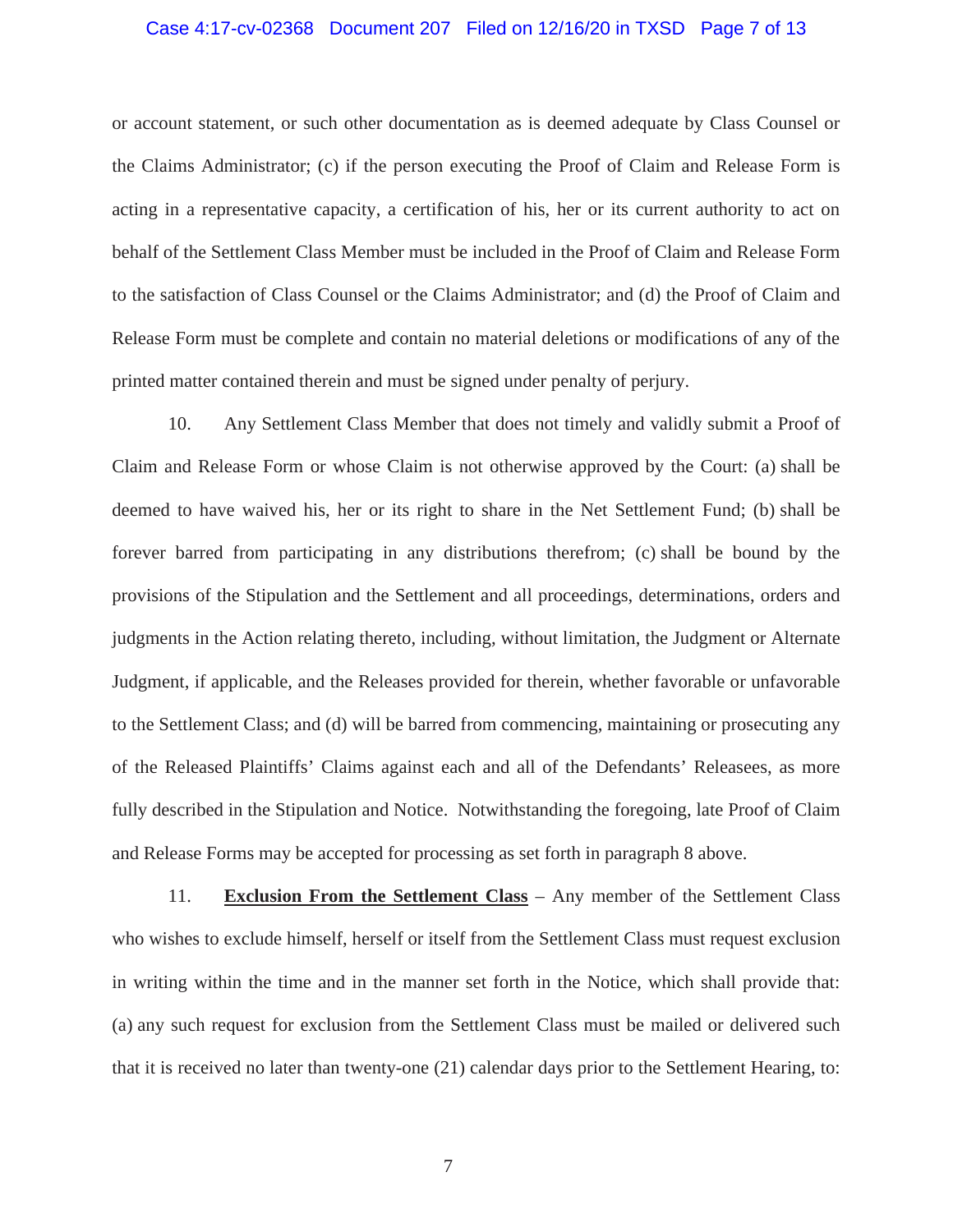### Case 4:17-cv-02368 Document 207 Filed on 12/16/20 in TXSD Page 8 of 13

*TechnipFMC Securities Litigation*, EXCLUSIONS, c/o JND Legal Administration, P.O. Box 91369, Seattle, WA 98111-0107, (877) 545-0232, and (b) each request for exclusion must (i) state the name, address, and telephone number of the person or entity requesting exclusion, and in the case of entities, the name and telephone number of the appropriate contact person; (ii) state that such person or entity "requests exclusion from the Settlement Class in *Prause v. TechnipFMC, plc, et al.*, Case No. 4:17-cv-02368"; (iii) state the number of all TechnipFMC Securities that the person or entity requesting exclusion purchased/acquired and/or sold during the Settlement Class Period, as well as the dates and prices of each such purchase/acquisition and sale; and (iv) be signed by the person or entity requesting exclusion or an authorized representative. A request for exclusion shall not be effective unless it provides all the required information and is received within the time stated above, or is otherwise accepted by the Court.

12. Any person or entity who or which timely and validly requests exclusion in compliance with the terms stated in this Order and is excluded from the Settlement Class shall not be a Settlement Class Member, shall not be bound by the terms of the Settlement or any orders or judgments in the Action and shall not receive any payment out of the Net Settlement Fund.

13. Any Settlement Class Member who or which does not timely and validly request exclusion from the Settlement Class in the manner stated in this Order: (a) shall be deemed to have waived his, her or its right to be excluded from the Settlement Class; (b) shall be forever barred from requesting exclusion from the Settlement Class in this or any other proceeding; (c) shall be bound by the provisions of the Stipulation and Settlement and all proceedings, determinations, orders and judgments in the Action, including, but not limited to, the Judgment or Alternate Judgment, if applicable, and the Releases provided for therein, whether favorable or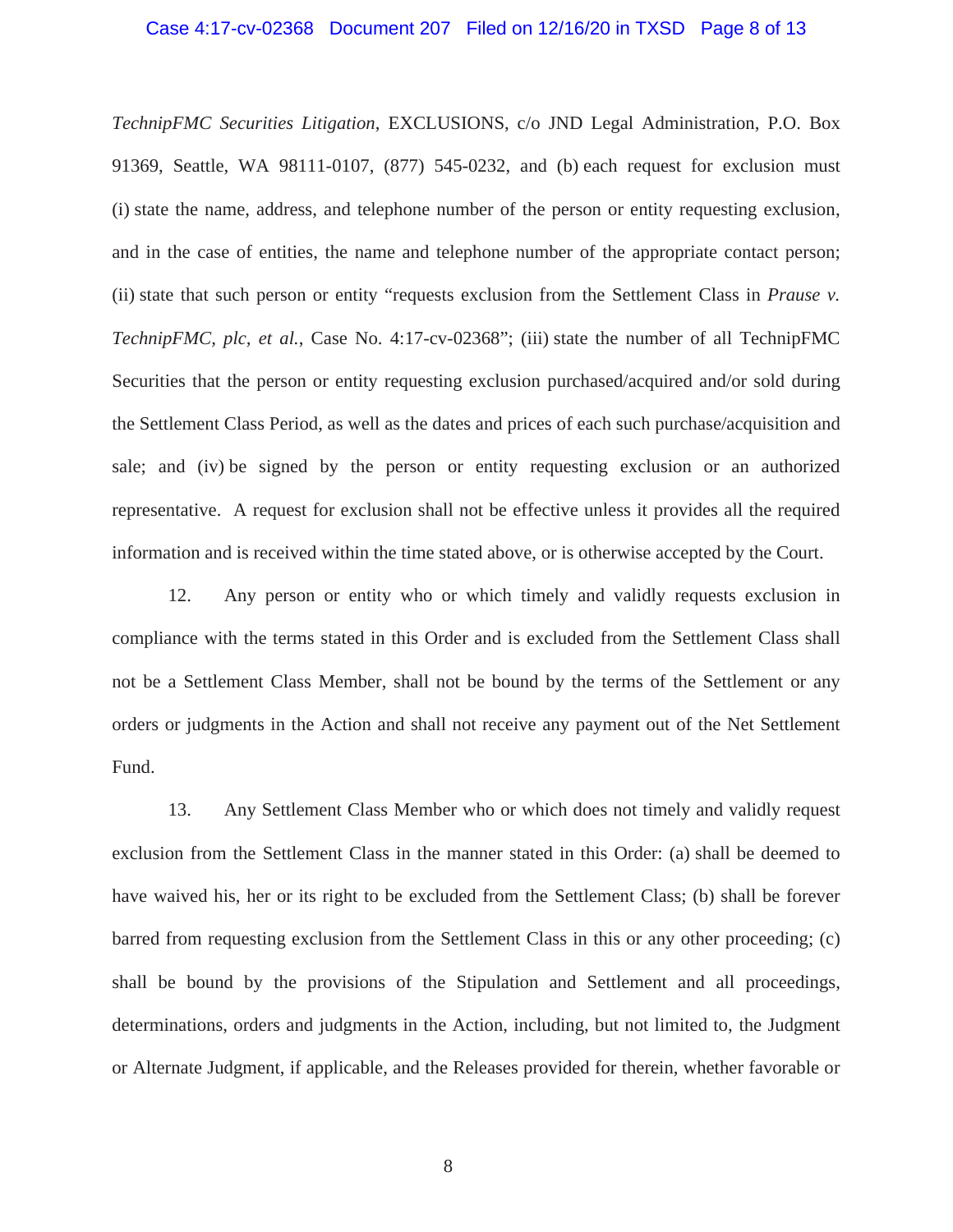### Case 4:17-cv-02368 Document 207 Filed on 12/16/20 in TXSD Page 9 of 13

unfavorable to the Settlement Class; and (d) will be barred from commencing, maintaining or prosecuting any of the Released Plaintiffs' Claims against any of the Defendants' Releasees, as more fully described in the Stipulation and Notice.

14. **Appearance and Objections at Settlement Hearing** – Any Settlement Class Member who does not request exclusion from the Settlement Class may enter an appearance in the Action, at his, her or its own expense, individually or through counsel of his, her or its own choice, by filing with the Clerk of Court and delivering a notice of appearance to both Class Counsel and Defendants' Counsel, at the addresses set forth in paragraph 15 below, such that it is received no later than twenty-one (21) calendar days prior to the Settlement Hearing, or as the Court may otherwise direct. Any Settlement Class Member who does not enter an appearance will be represented by Class Counsel.

15. Any Settlement Class Member who does not request exclusion from the Settlement Class may file a written objection to the proposed Settlement, the proposed Plan of Allocation, and/or Class Counsel's motion for an award of attorneys' fees and reimbursement of Litigation Expenses and appear and show cause, if he, she or it has any cause, why the proposed Settlement, the proposed Plan of Allocation and/or Class Counsel's motion for attorneys' fees and reimbursement of Litigation Expenses should not be approved; *provided, however*, that no Settlement Class Member shall be heard or entitled to contest the approval of the terms and conditions of the proposed Settlement, the proposed Plan of Allocation and/or the motion for attorneys' fees and reimbursement of Litigation Expenses unless that person or entity has filed a written objection with the Court and served copies of such objection on Class Counsel and Defendants' Counsel at the addresses set forth below such that they are received no later than twenty-one (21) calendar days prior to the Settlement Hearing.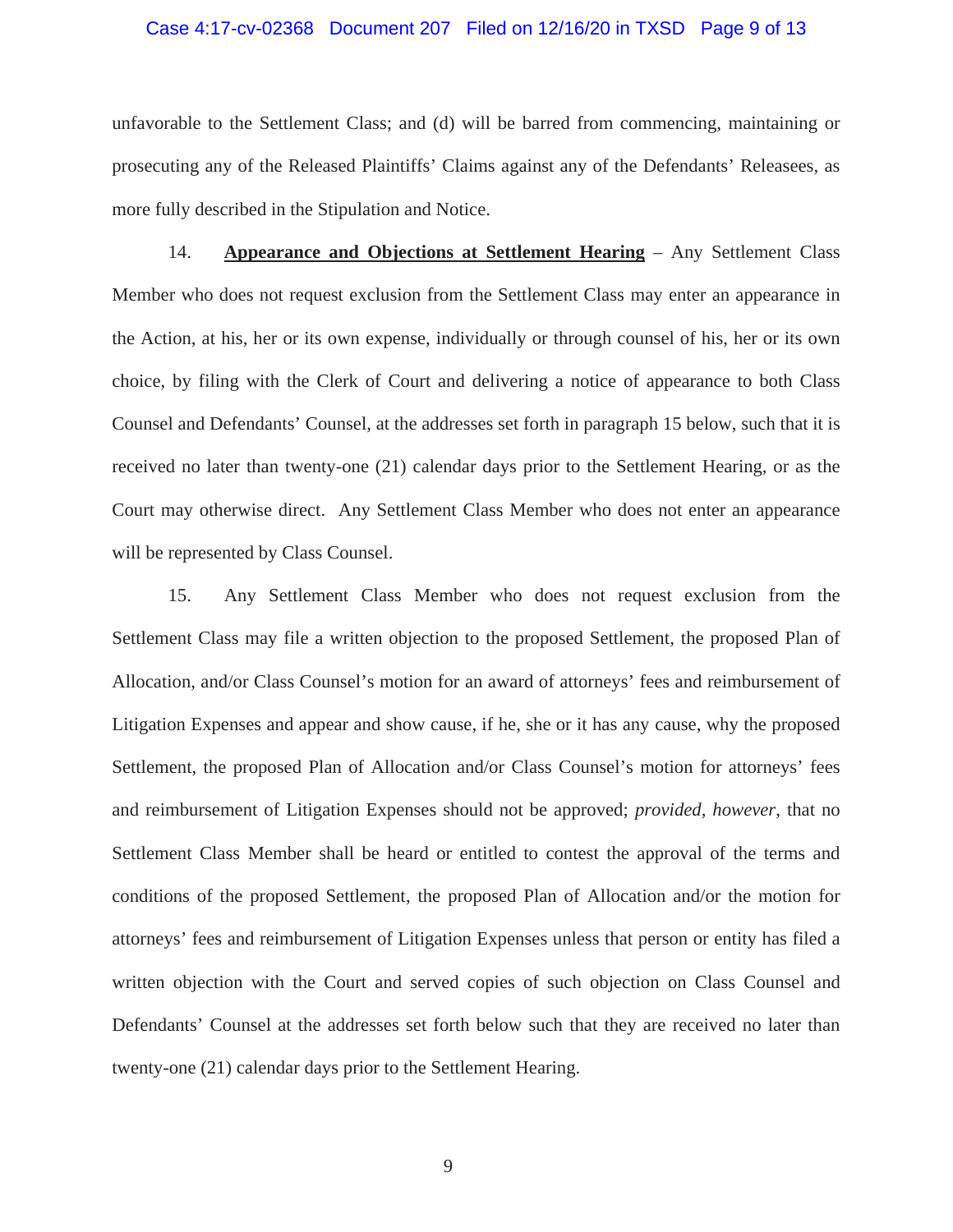### **Class Counsel**

Pomerantz LLP Jeremy A. Lieberman 600 Third Avenue, 20th Floor New York, NY 10016

# **Defendants' Counsel**

Latham & Watkins LLP Peter A. Wald 505 Montgomery Street San Francisco, CA 94111

16. Any objections, filings and other submissions by the objecting Settlement Class Member: (a) must state the name, address, and telephone number of the person or entity objecting and must be signed by the objector; (b) must contain a statement of the Settlement Class Member's objection or objections, and the specific reasons for each objection, including any legal and evidentiary support the Settlement Class Member wishes to bring to the Court's attention; and (c) must include documents sufficient to prove membership in the Settlement Class, including the number of all TechnipFMC Securities that the objecting Settlement Class Member purchased/acquired and/or sold during the Settlement Class Period, as well as the dates and prices of each such purchase/acquisition and sale. Objectors who enter an appearance and desire to present evidence at the Settlement Hearing in support of their objection must include in their written objection or notice of appearance the identity of any witnesses they may call to testify and any exhibits they intend to introduce into evidence at the hearing.

17. Any Settlement Class Member who or which does not make his, her or its objection in the manner provided herein shall be deemed to have waived his, her or its right to object to any aspect of the proposed Settlement, the proposed Plan of Allocation, and Class Counsel's motion for an award of attorneys' fees and reimbursement of Litigation Expenses and shall be forever barred and foreclosed from objecting to the fairness, reasonableness or adequacy of the Settlement, the Plan of Allocation or the requested attorneys' fees and Litigation Expenses, or from otherwise being heard concerning the Settlement, the Plan of Allocation or the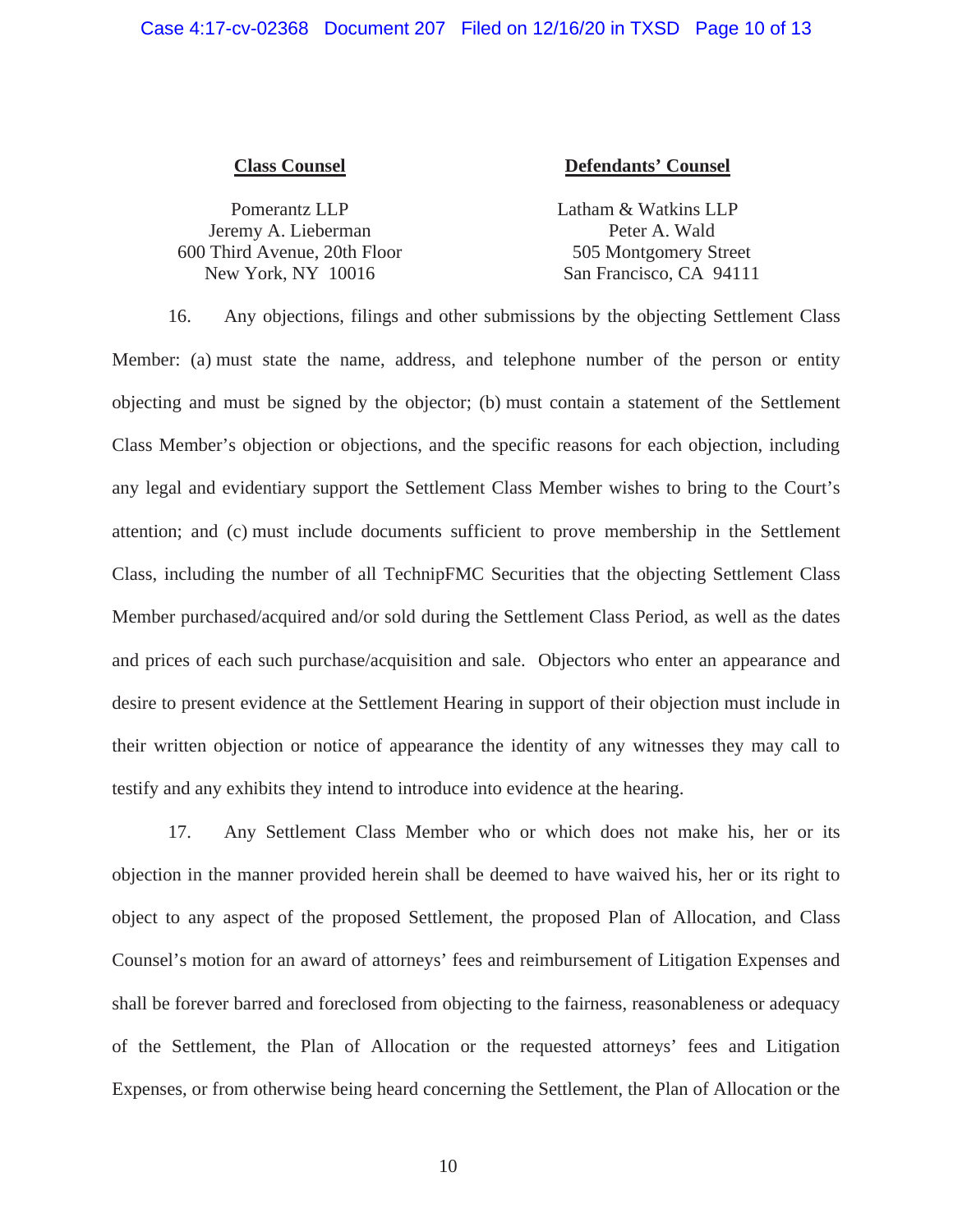### Case 4:17-cv-02368 Document 207 Filed on 12/16/20 in TXSD Page 11 of 13

requested attorneys' fees and Litigation Expenses in this or any other proceeding.

18. **Stay and Temporary Injunction** – Until otherwise ordered by the Court, the Court stays all proceedings in the Action other than proceedings necessary to carry out or enforce the terms and conditions of the Stipulation. Pending final determination of whether the Settlement should be approved, the Court bars and enjoins the Class Representative, and all other members of the Settlement Class, from commencing or prosecuting any and all of the Released Plaintiffs' Claims against each and all of the Defendants' Releasees.

19. **Settlement Administration Fees and Expenses** – All reasonable costs incurred in identifying Settlement Class Members and notifying them of the Settlement as well as in administering the Settlement shall be paid as set forth in the Stipulation without further order of the Court.

20. **Settlement Fund** – The contents of the Settlement Fund held by The Huntington National Bank (which the Court approves as the Escrow Agent), shall be deemed and considered to be *in custodia legis* of the Court, and shall remain subject to the jurisdiction of the Court, until such time as they shall be distributed pursuant to the Stipulation and/or further order(s) of the Court.

21. **Taxes** – The Claims Administrator is authorized and directed to prepare any tax returns and any other tax reporting form for or in respect to the Settlement Fund, to pay from the Settlement Fund any Taxes owed with respect to the Settlement Fund, and to otherwise perform all obligations with respect to Taxes and any reporting or filings in respect thereof without further order of the Court in a manner consistent with the provisions of the Stipulation.

22. **Termination of Settlement** – If the Settlement is terminated as provided in the Stipulation, the Settlement is not approved, or the Effective Date of the Settlement otherwise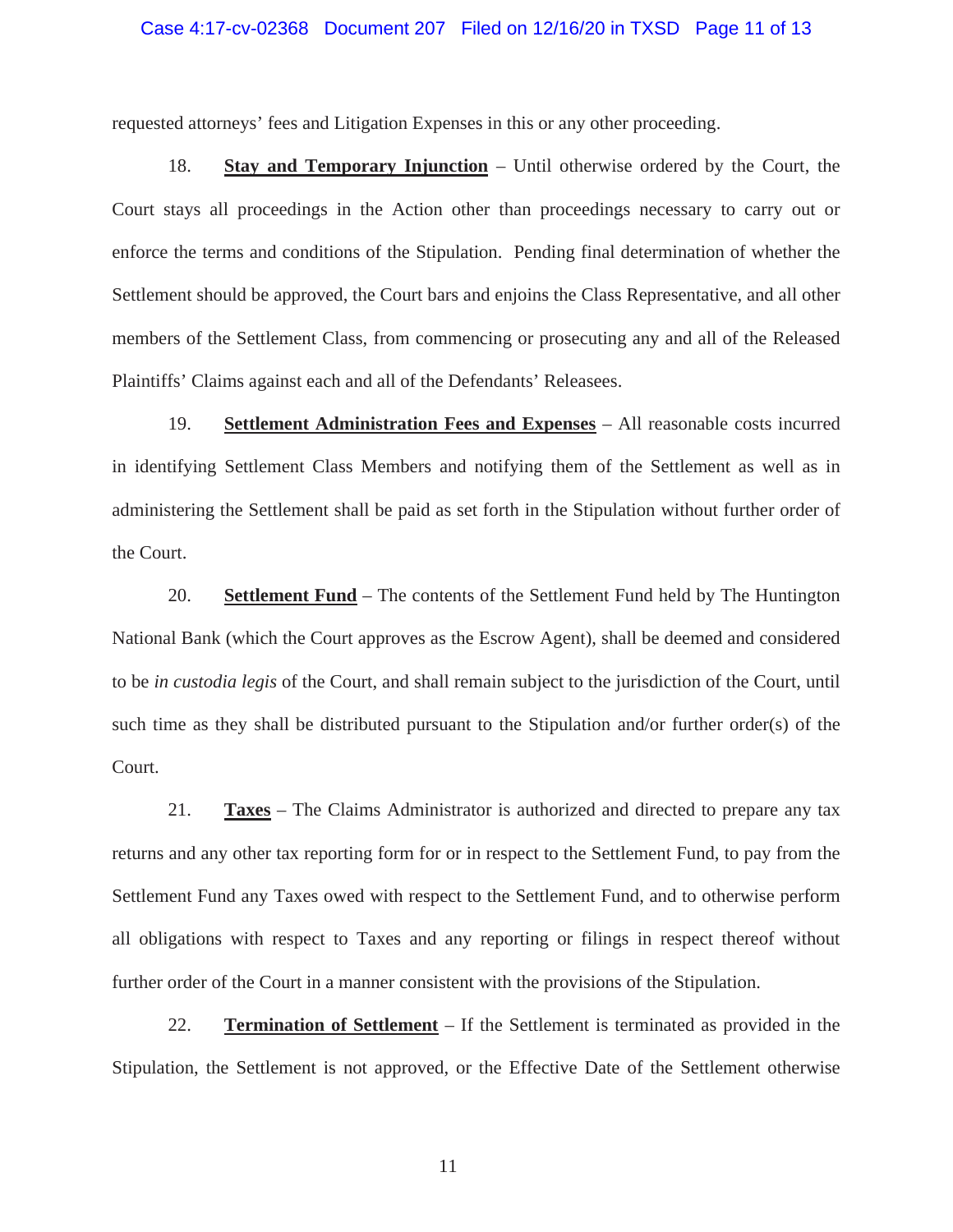# Case 4:17-cv-02368 Document 207 Filed on 12/16/20 in TXSD Page 12 of 13

fails to occur, this Order shall be vacated, rendered null and void and be of no further force and effect, except as otherwise provided by the Stipulation, and this Order shall be without prejudice to the rights of the Class Representative, the other Settlement Class Members and Defendants, and the Parties shall revert to their respective positions in the Action as of November 13, 2020, as provided in the Stipulation.

23. **Use of this Order** – Neither this Order, the Stipulation (whether or not consummated), including the exhibits thereto and the Plan of Allocation contained therein (or any other plan of allocation that may be approved by the Court), the negotiations leading to the execution of the Stipulation, nor any proceedings taken pursuant to or in connection with the Stipulation and/or approval of the Settlement (including any arguments proffered in connection therewith): (a) shall be offered against any of the Defendants' Releasees as evidence of, or construed as, or deemed to be evidence of any presumption, concession, or admission by any of the Defendants' Releasees with respect to the truth of any fact alleged by the Class Representative or the validity of any claim that was or could have been asserted or the deficiency of any defense that has been or could have been asserted in this Action or in any other litigation, or of any liability, negligence, fault, or other wrongdoing of any kind of any of the Defendants' Releasees or in any way referred to for any other reason as against any of the Defendants' Releasees, in any civil, criminal or administrative action or proceeding, other than such proceedings as may be necessary to effectuate the provisions of the Stipulation; (b) shall be offered against any of the Plaintiffs' Releasees, as evidence of, or construed as, or deemed to be evidence of any presumption, concession or admission by any of the Plaintiffs' Releasees that any of their claims are without merit, that any of the Defendants' Releasees had meritorious defenses, or that damages recoverable under the Complaint would not have exceeded the